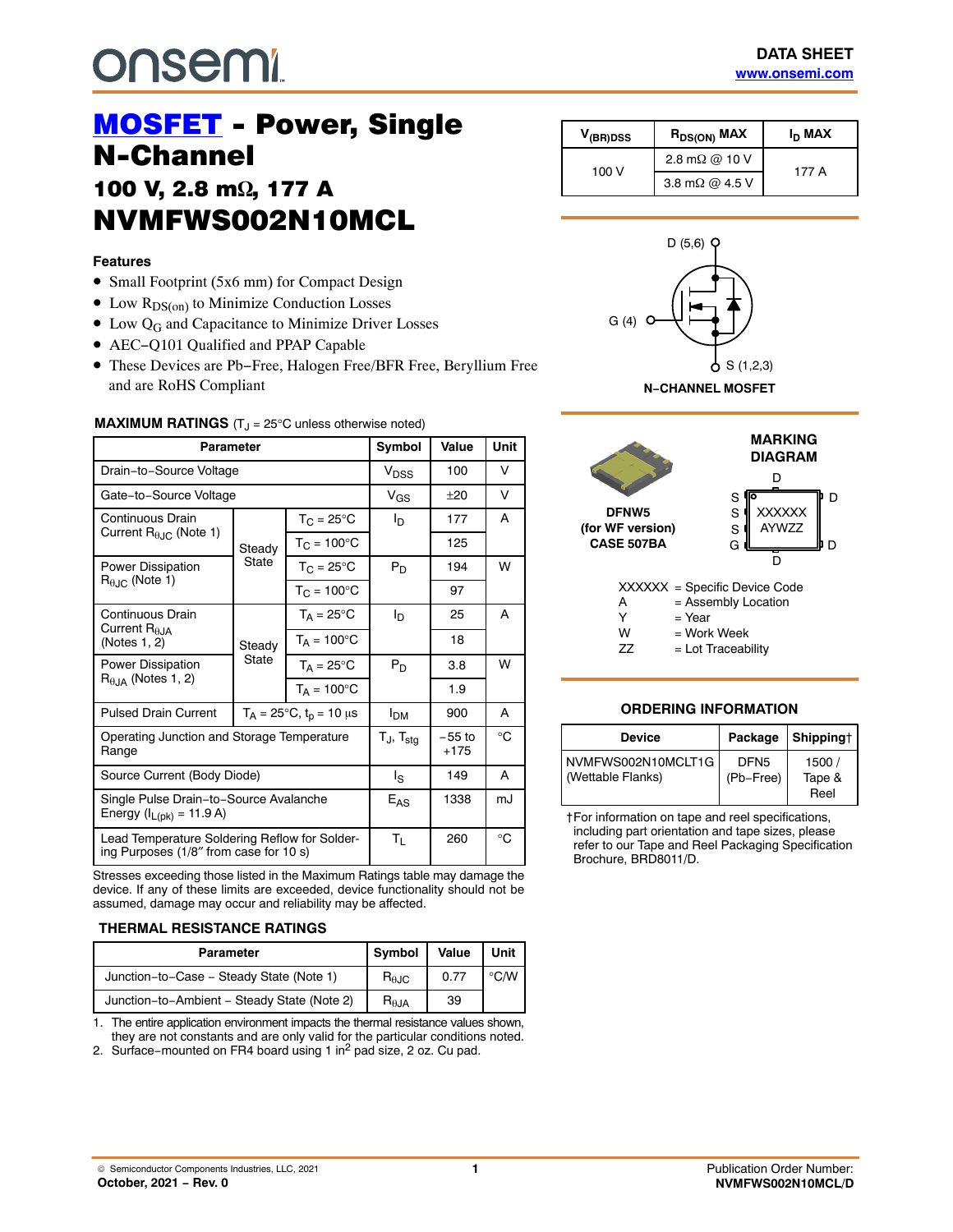#### **ELECTRICAL CHARACTERISTICS** (T<sub>J</sub> = 25°C unless otherwise specified)

|                                                                     |                       | <b>Test Condition</b>                                                          |                     | Min          | <b>Typ</b> | Max          | Unit      |
|---------------------------------------------------------------------|-----------------------|--------------------------------------------------------------------------------|---------------------|--------------|------------|--------------|-----------|
| <b>OFF CHARACTERISTICS</b>                                          |                       |                                                                                |                     |              |            |              |           |
| Drain-to-Source Breakdown Voltage                                   | $V_{(BR)DSS}$         | $V_{GS} = 0 V$ , $I_D = 250 \mu A$                                             |                     | 100          |            |              | V         |
| Drain-to-Source Breakdown Voltage<br><b>Temperature Coefficient</b> | $V_{(BR)DSS}$<br>T.ı  | $I_D$ = 250 $\mu$ A, ref to 25°C                                               |                     |              | 70         |              | mV/°C     |
| Zero Gate Voltage Drain Current                                     | $I_{\text{DSS}}$      | $V_{GS} = 0 V$ ,                                                               | $T_J = 25^{\circ}C$ |              |            | $\mathbf{1}$ | μA        |
|                                                                     |                       | $V_{DS}$ = 100 V                                                               | $T_J = 125$ °C      |              |            | 100          |           |
| Gate-to-Source Leakage Current                                      | lgss                  | $V_{DS} = 0 V$ , $V_{GS} = 20 V$                                               |                     |              |            | 100          | nA        |
| ON CHARACTERISTICS                                                  |                       |                                                                                |                     |              |            |              |           |
| Gate Threshold Voltage                                              | $V_{GS(TH)}$          | $V_{GS} = V_{DS}$ , $I_D = 351 \mu A$                                          |                     | $\mathbf{1}$ |            | 3            | V         |
| Threshold Temperature Coefficient                                   | $V_{GS(TH)}/T_J$      | $I_D$ = 250 µA, ref to 25°C                                                    |                     |              | $-5.7$     |              | mV/°C     |
| Drain-to-Source On Resistance                                       | $R_{DS(on)}$          | $V_{GS}$ = 10 V, $I_D$ = 50 A<br>$V_{GS}$ = 4.5 V, $I_D$ = 50 A                |                     |              | 2.3        | 2.8          | $m\Omega$ |
|                                                                     |                       |                                                                                |                     |              | 3.0        | 3.8          |           |
| Forward Transconductance                                            | <b>g<sub>FS</sub></b> | $V_{DS}$ = 10 V, $I_D$ = 50 A                                                  |                     |              | 200        |              | S         |
| Gate-Resistance                                                     | $R_G$                 | $T_A = 25^{\circ}C$                                                            |                     |              | 0.40       |              | Ω         |
| <b>CHARGES &amp; CAPACITANCES</b>                                   |                       |                                                                                |                     |              |            |              |           |
| Input Capacitance                                                   | C <sub>ISS</sub>      | $V_{GS}$ = 0 V, f = 1 MHz, $V_{DS}$ = 50 V                                     |                     |              | 7200       |              | pF        |
| Output Capacitance                                                  | C <sub>OSS</sub>      |                                                                                |                     |              | 2400       |              |           |
| Reverse Transfer Capacitance                                        | $C_{RSS}$             |                                                                                |                     |              | 36         |              |           |
| <b>Total Gate Charge</b>                                            | Q <sub>G(TOT)</sub>   | $V_{GS}$ = 4.5 V, $V_{DS}$ = 50 V, $I_D$ = 50 A                                |                     |              | 45         |              | пC        |
| <b>Total Gate Charge</b>                                            | Q <sub>G(TOT)</sub>   | $V_{GS}$ = 10 V, $V_{DS}$ = 50 V, $I_D$ = 50 A                                 |                     |              | 97         |              |           |
| <b>Threshold Gate Charge</b>                                        | $Q_{G(TH)}$           |                                                                                |                     |              | 11         |              |           |
| Gate-to-Source Charge                                               | $Q_{GS}$              |                                                                                |                     |              | 20         |              |           |
| Gate-to-Drain Charge                                                | $Q_{GD}$              |                                                                                |                     |              | 10         |              |           |
| Plateau Voltage                                                     | $V_{GP}$              |                                                                                |                     |              | 3          |              | V         |
| <b>SWITCHING CHARACTERISTICS (Note 3)</b>                           |                       |                                                                                |                     |              |            |              |           |
| Turn-On Delay Time                                                  | $t_{d(ON)}$           | $V_{GS}$ = 10 V, $V_{DS}$ = 50 V,<br>$I_D$ = 50 A, R <sub>G</sub> = 6 $\Omega$ |                     |              | 24         |              | ns        |
| <b>Rise Time</b>                                                    | $t_{r}$               |                                                                                |                     |              | 30         |              |           |
| Turn-Off Delay Time                                                 | $t_{d(OFF)}$          |                                                                                |                     |              | 250        |              |           |
| Fall Time                                                           | t <sub>f</sub>        |                                                                                |                     |              | 105        |              |           |
| <b>DRAIN-SOURCE DIODE CHARACTERISTICS</b>                           |                       |                                                                                |                     |              |            |              |           |
| Forward Diode Voltage                                               | <b>V<sub>SD</sub></b> | $V_{GS} = 0 V$ ,<br>$I_S = 50 A$                                               | $T_J = 25^{\circ}C$ |              | 0.83       | 1.3          | V         |
|                                                                     |                       |                                                                                | $T_J = 125$ °C      |              | 0.71       |              |           |
| Reverse Recovery Time                                               | $t_{\sf RR}$          | $V_{GS} = 0$ V, dl <sub>S</sub> /dt = 100 A/µs,<br>$I_S = 31 A$                |                     |              | 73         |              | ns        |
| Reverse Recovery Charge                                             | $Q_{RR}$              |                                                                                |                     |              | 93         |              | пC        |
| <b>Charge Time</b>                                                  | $t_{\rm a}$           |                                                                                |                     |              | 35         |              | ns        |
| Discharge Time                                                      | $t_{b}$               |                                                                                |                     |              | 38         |              | ns        |

Product parametric performance is indicated in the Electrical Characteristics for the listed test conditions, unless otherwise noted. Product performance may not be indicated by the Electrical Characteristics if operated under different conditions.

3. Switching characteristics are independent of operating junction temperatures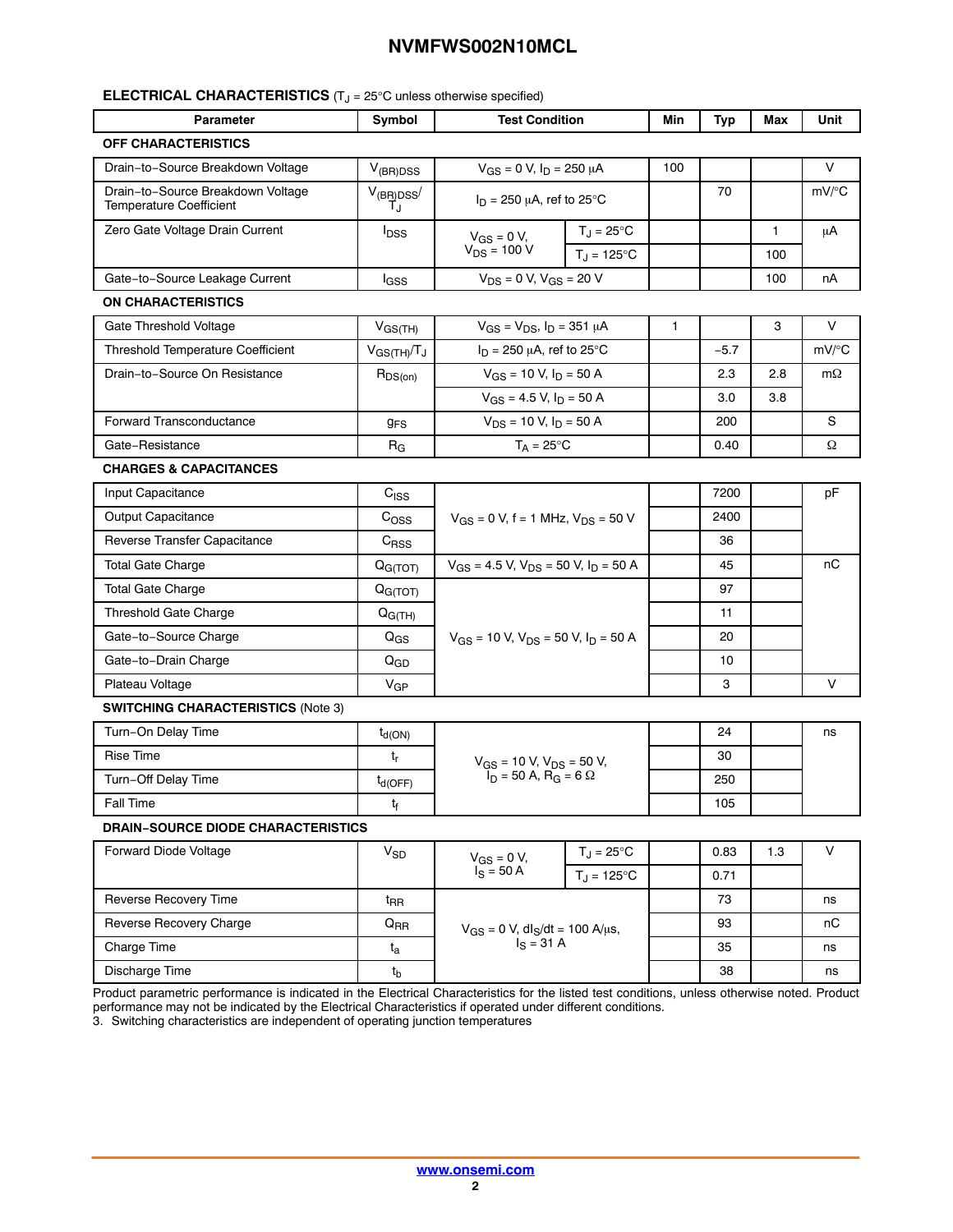#### **TYPICAL CHARACTERISTICS**

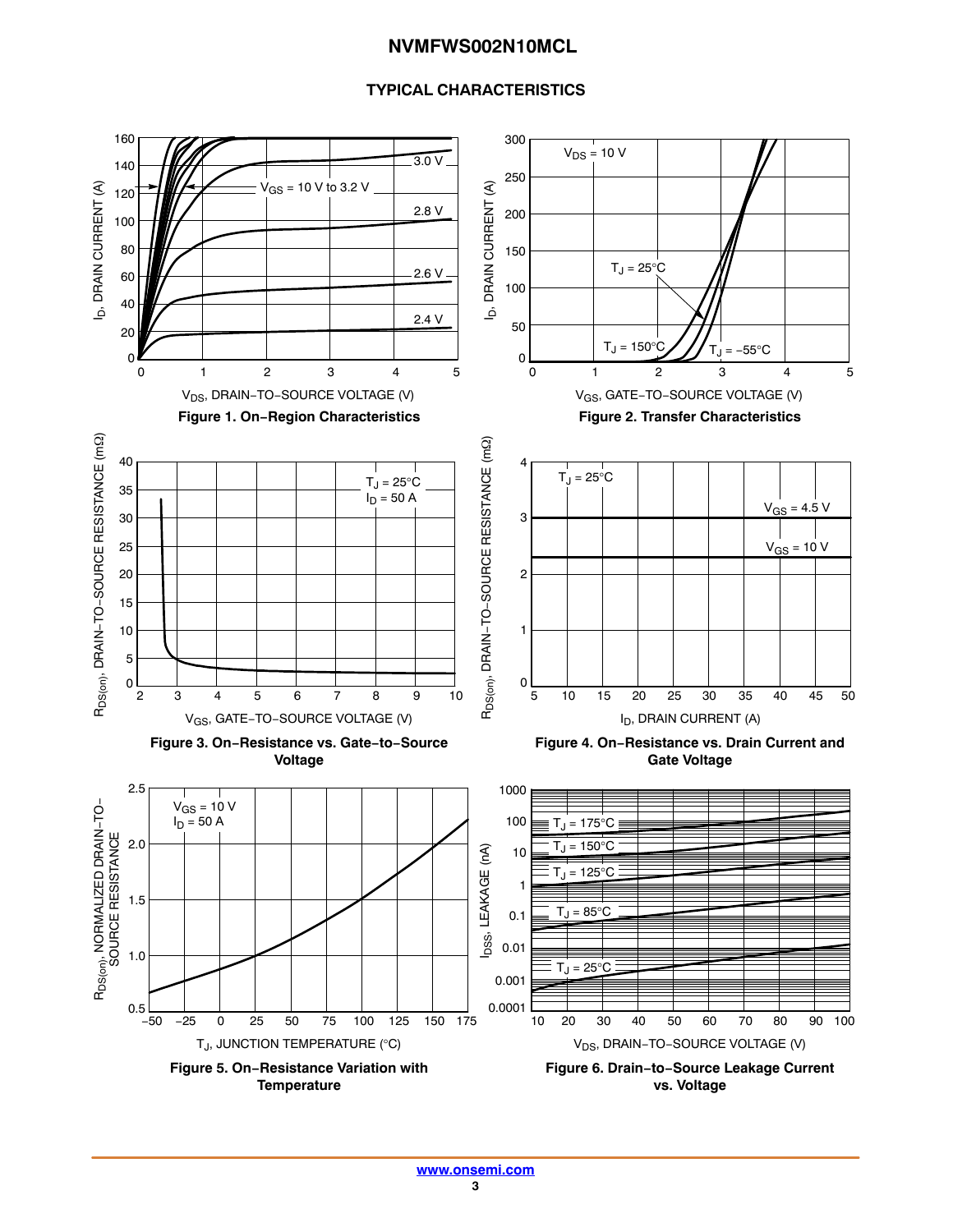#### **TYPICAL CHARACTERISTICS**

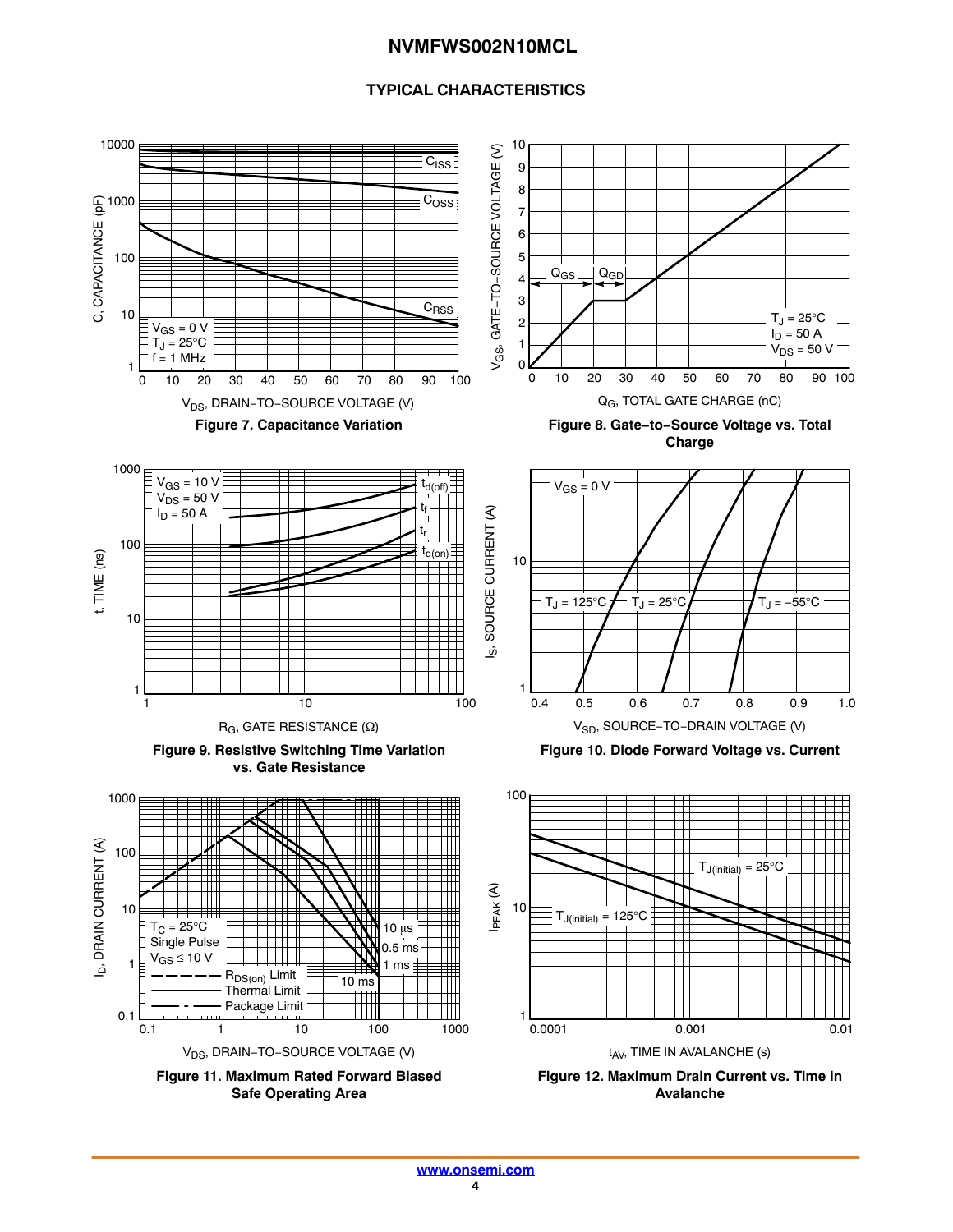#### **TYPICAL CHARACTERISTICS**



**Figure 13. Transient Thermal Impedance**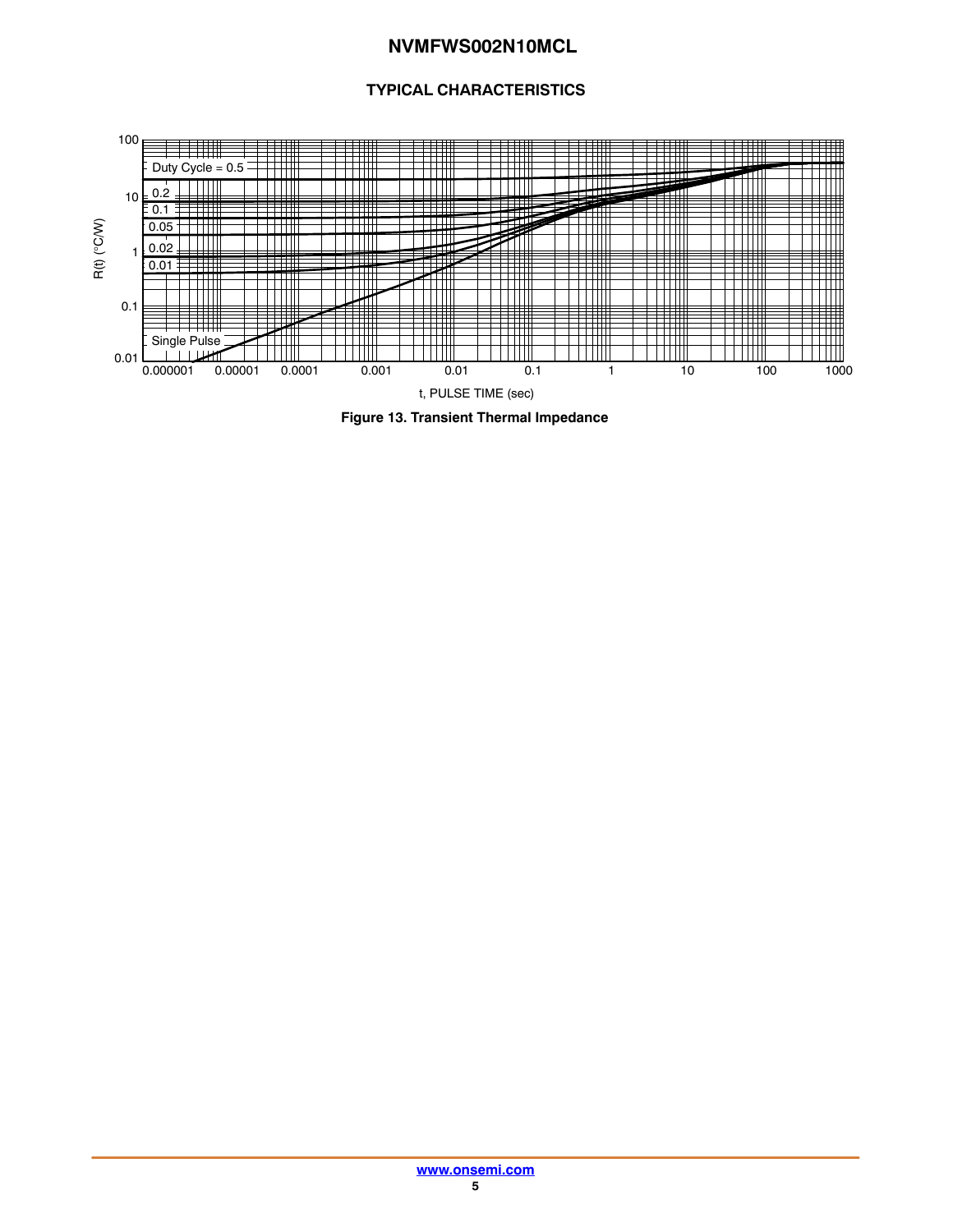#### **PACKAGE DIMENSIONS**